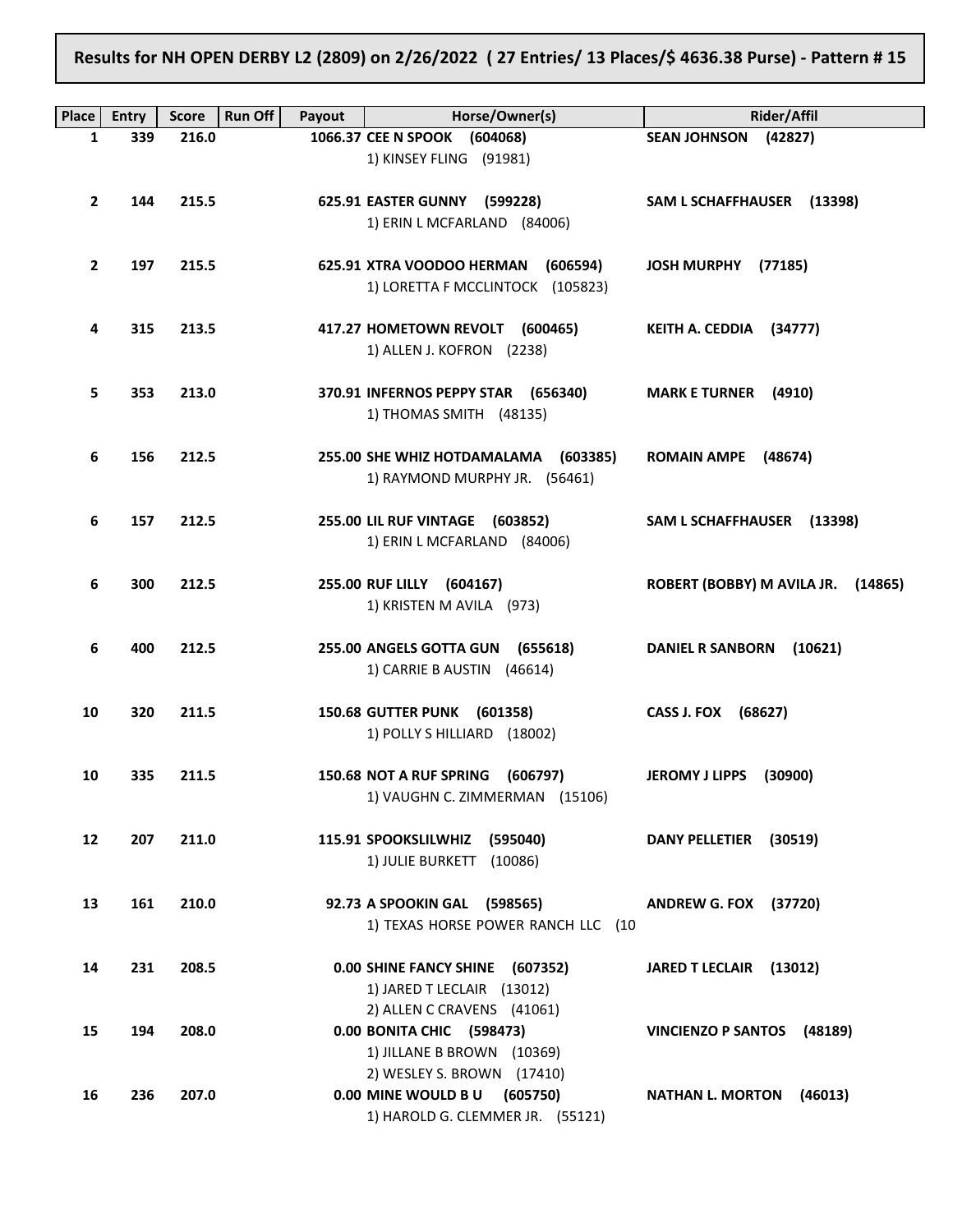| 16 | 316 | 207.0 | 0.00 WHIZARDS GOTTA GUN<br>(603514)<br>1) MICHAEL VANDEBERG (49945)         | KEITH A. CEDDIA<br>(34777)           |
|----|-----|-------|-----------------------------------------------------------------------------|--------------------------------------|
| 18 | 134 | 206.5 | 0.00 COLONELS SMOKN SHINE (603386)<br>1) ANDREA L MEINHART (77400)          | <b>ANDREW G. FOX (37720)</b>         |
| 18 | 136 | 206.5 | 0.00 RUF N PRETTY<br>(604164)<br>1) MATT MURPHY (60527)                     | <b>ROMAIN AMPE</b><br>(48674)        |
| 18 | 332 | 206.5 | 0.00 T MAGNUM (599379)<br>1) WALTER FUCHS (19821)                           | <b>MARGARET M. FUCHS</b><br>(5277)   |
| 21 | 177 | 205.5 | 0.00 SPANGLED STARLIGHT (599669)<br>1) COLE E JACOBS (83059)                | THOMAS W HOYT<br>(10662)             |
| 21 | 334 | 205.5 | 0.00 RUBIE RED ROOSTER (597399)<br>1) JEROMY J LIPPS (30900)                | (30900)<br><b>JEROMY J LIPPS</b>     |
| 21 | 369 | 205.5 | 0.00 MAGNUM A DARE (600246)<br>1) KAELYN JENNY (78060)                      | SAMANTHA SILVER (42594)              |
| 24 | 200 | 201.5 | 0.00 CBK NUTRASHFORCASH (598364)<br>1) WILLIAM & CORLISS KELLOGG (50970     | <b>JOSH MURPHY</b><br>(77185)        |
| 25 | 363 | 194.5 | 0.00 DREAMIN OF JUICE (604384)<br>1) KAELYN JENNY (78060)                   | SAMANTHA SILVER (42594)              |
| 26 | 165 | 0.0   | 0.00 BABY BLUES DUN IT (604954)<br>1) TEXAS HORSE POWER RANCH LLC (10       | <b>ANDREW G. FOX (37720)</b>         |
| 26 | 181 | 0.0   | <b>0.00 GUNNA BE ELECTRIC</b><br>(592390)<br>1) KELLY LYN MARTIN<br>(84555) | <b>SAM L SCHAFFHAUSER</b><br>(13398) |

Show Secretary: